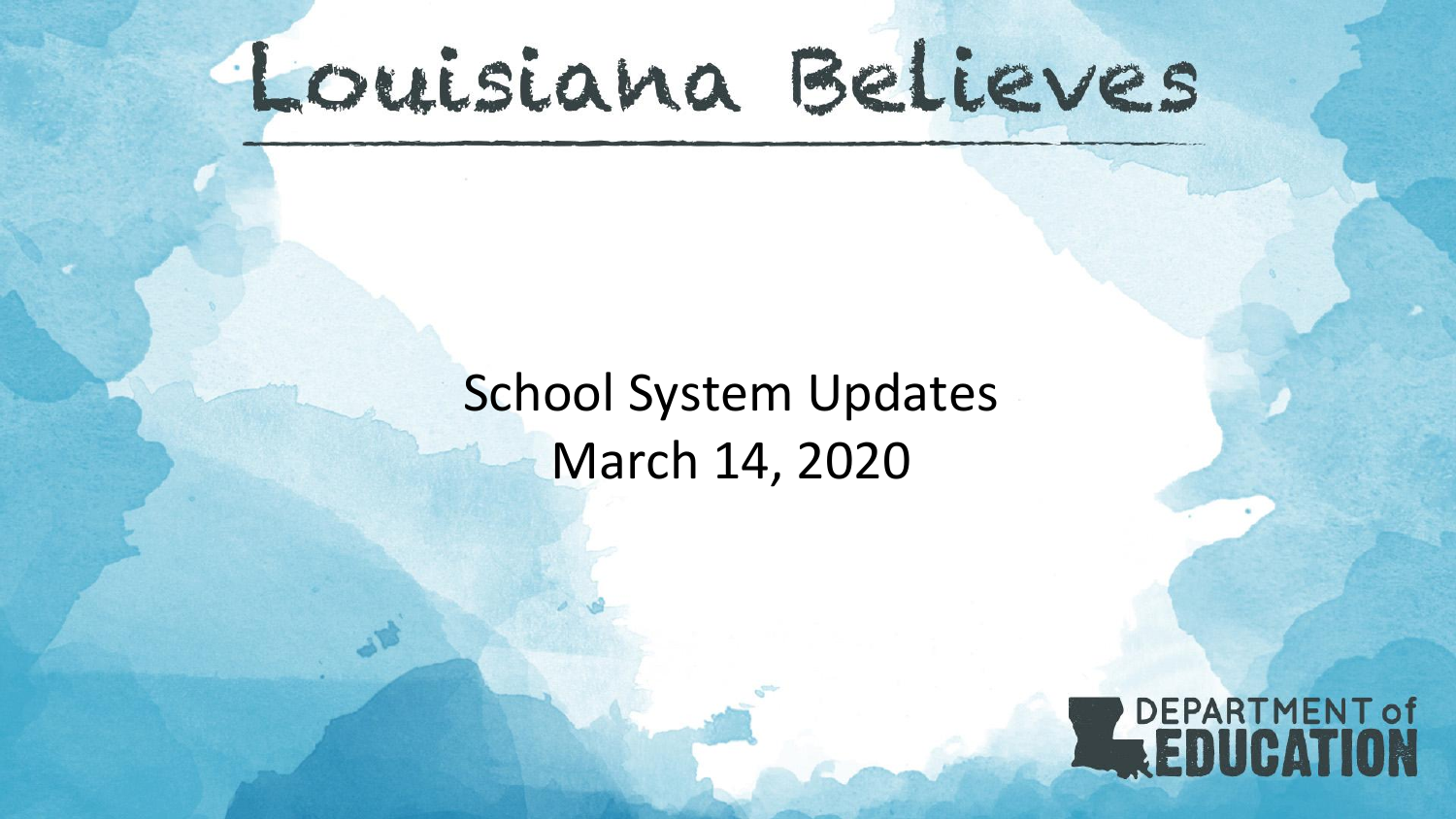# Agenda

- **I. Food and Nutrition Services**
- **II. Fiscal Matters**
- **III. Special Education**
- **IV. Distance Education**
- **V. Academic Resources**
- **VI. Technology and E-Rate**
- **VII. Internet Access for Families and Students**
- **VIII. Assessment and Accountability Guidance**
- **IX. Legal and Regulatory Flexibilities**
- **X. Next Steps**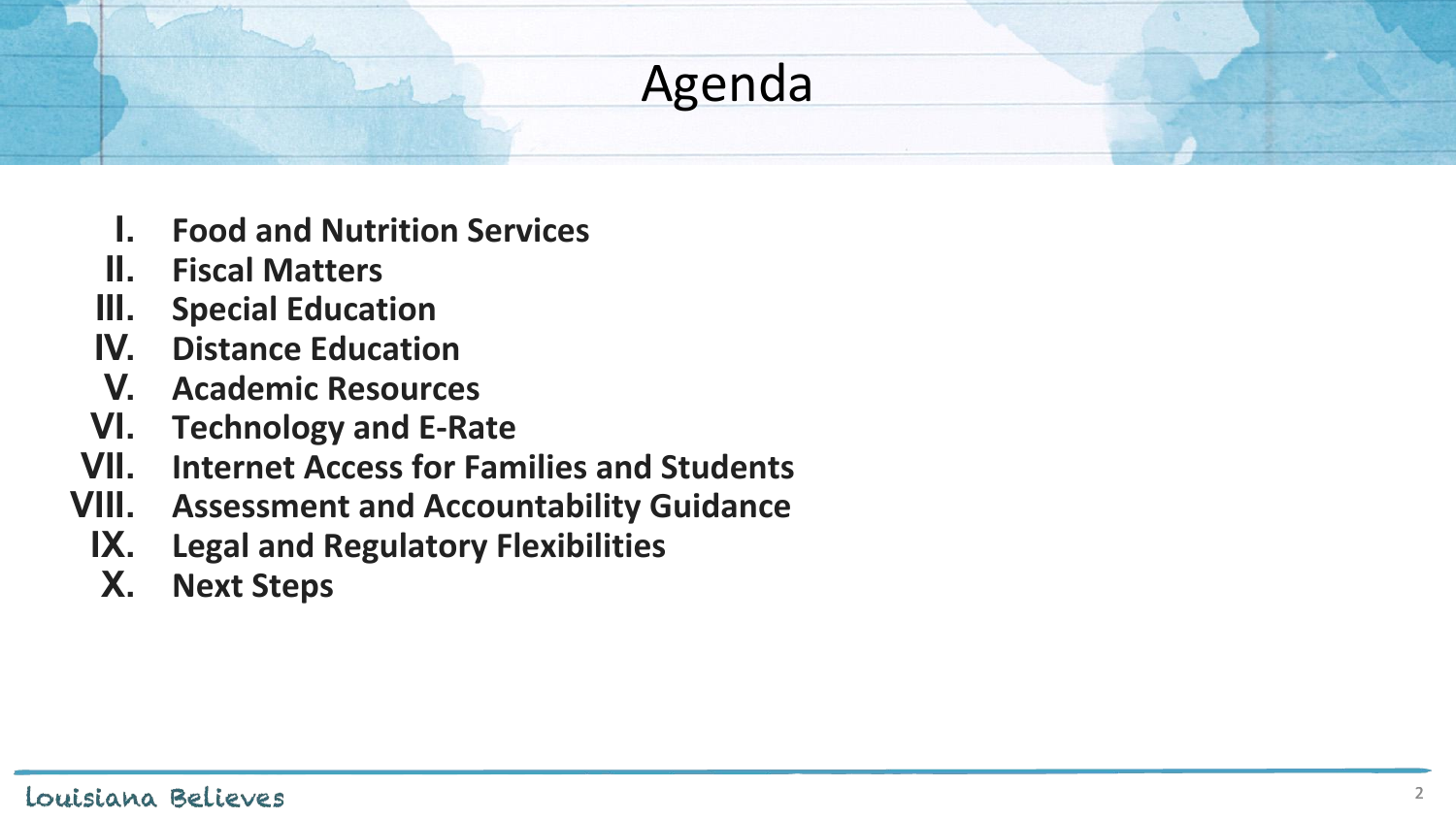Food and Nutrition Services Fiscal Matters Special Education

#### Catherine Pozniak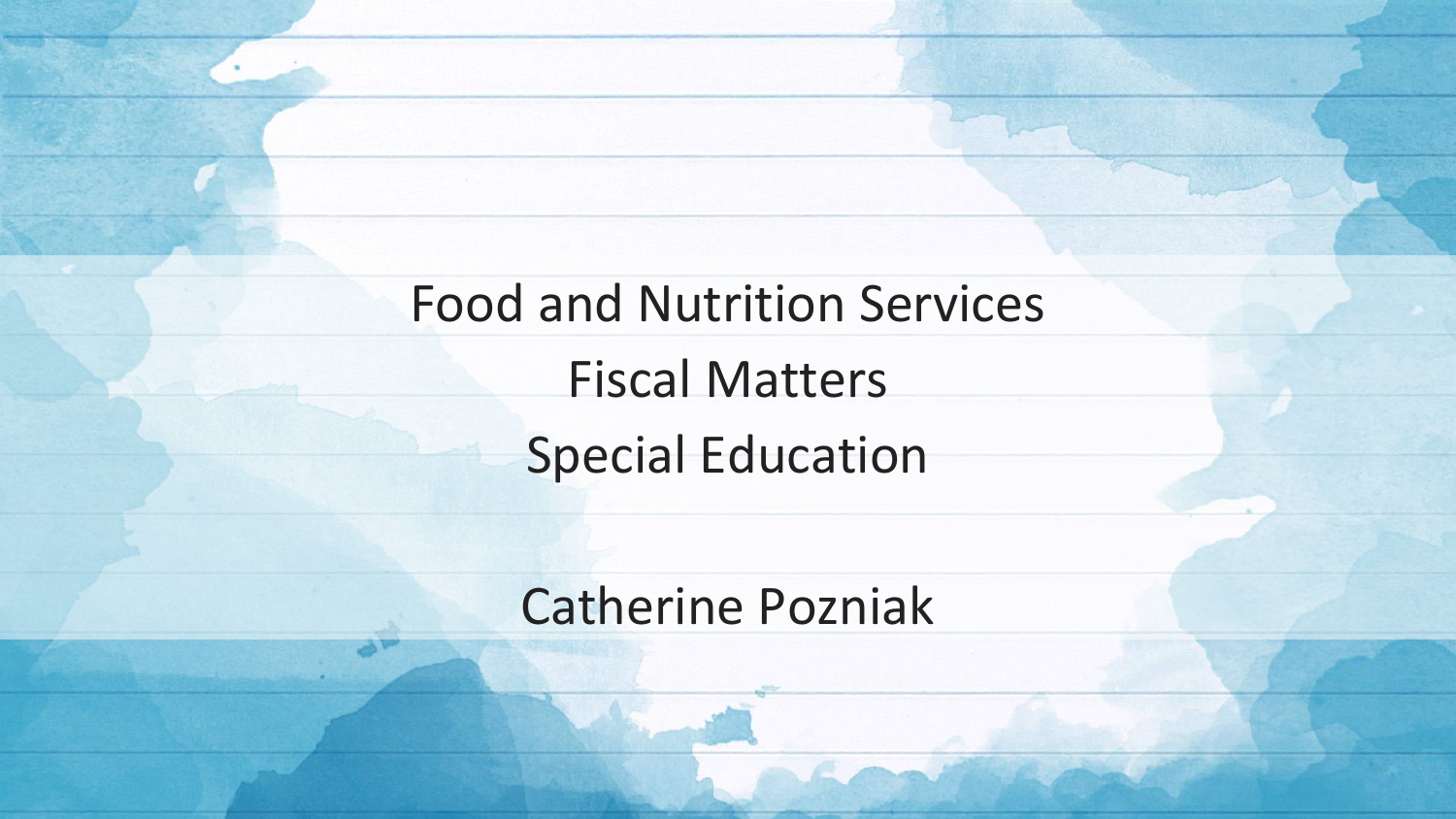## Food and Nutrition Services

- USDA has provided flexibilities to schools to provide meals to children 18 years and under during the extended closure.
	- Louisiana has waivers for non-congregant feeding, area-eligibility, elimination of time separation requirements, and alternate meal delivery.
	- School systems should proceed as if these are approved.
- Schools must update the [CNP online application](https://cnp.doe.louisiana.gov/) so that they can claim these meals for reimbursement.
- LDOE will maintain a list of school locations operating feeding programs at <https://cnp.doe.louisiana.gov/SchoolSites/>
- Specific information for School Food Service operators is available on the [CNP website.](https://cnp.doe.louisiana.gov/)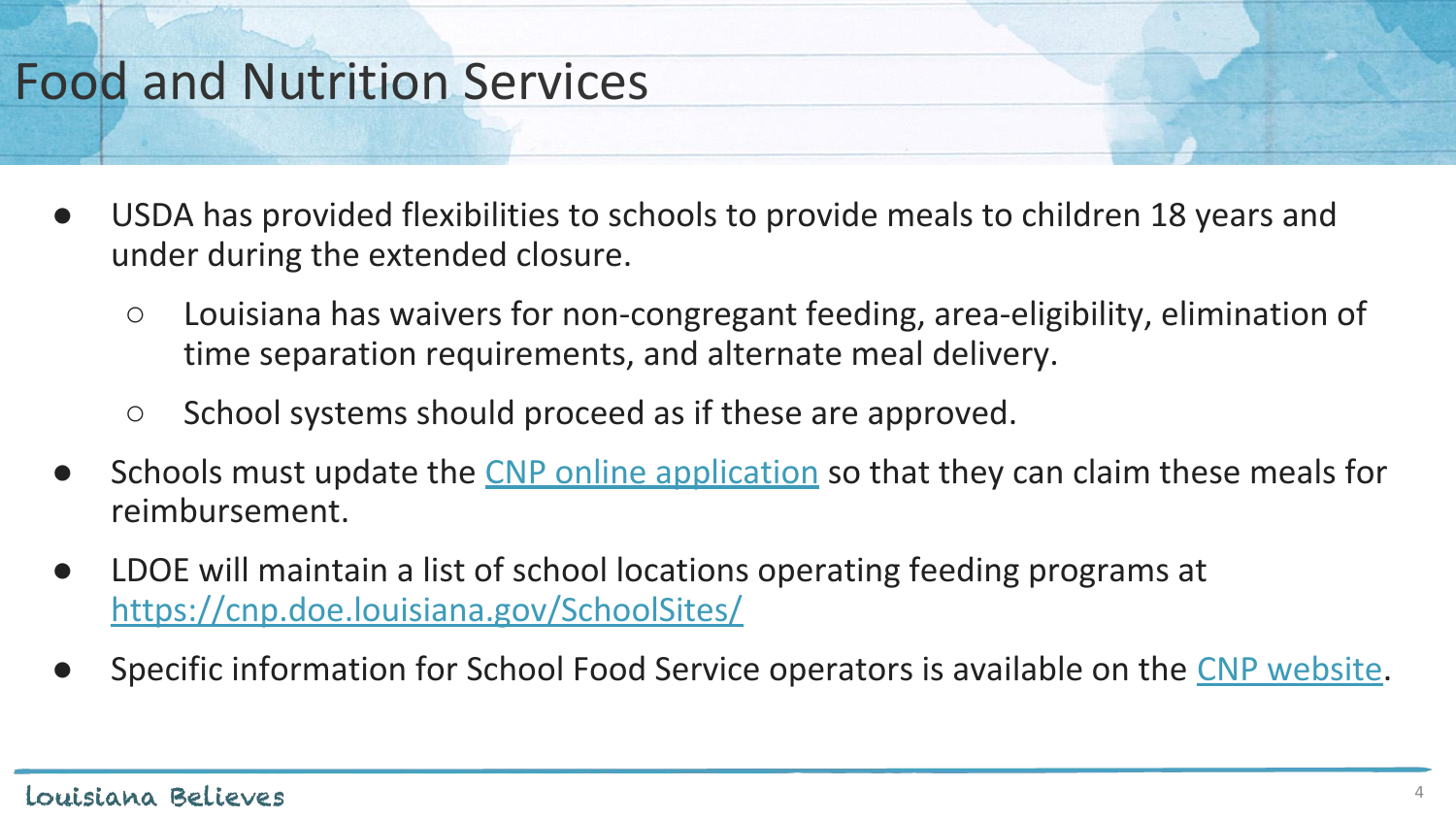## Fiscal Matters

#### **LDOE staff will continue processing payments and reimbursements as usual:**

- MFP payments will be issued per the payment schedule.
- Grant reimbursement requests via eGMS will be processed within 14 days, per usual.
- CCAP payments for childcare will run on the standard weekly schedule.
- LA 4 payments for both state and TANF-funded seats will be paid on schedule at the end of the month.
	- During closures in March and April, LA 4 payments will be based on enrollment rather than attendance.

Payments related to contracts and/or paper payments may be delayed if mail services are affected. LDOE will process invoices as quickly as we receive them.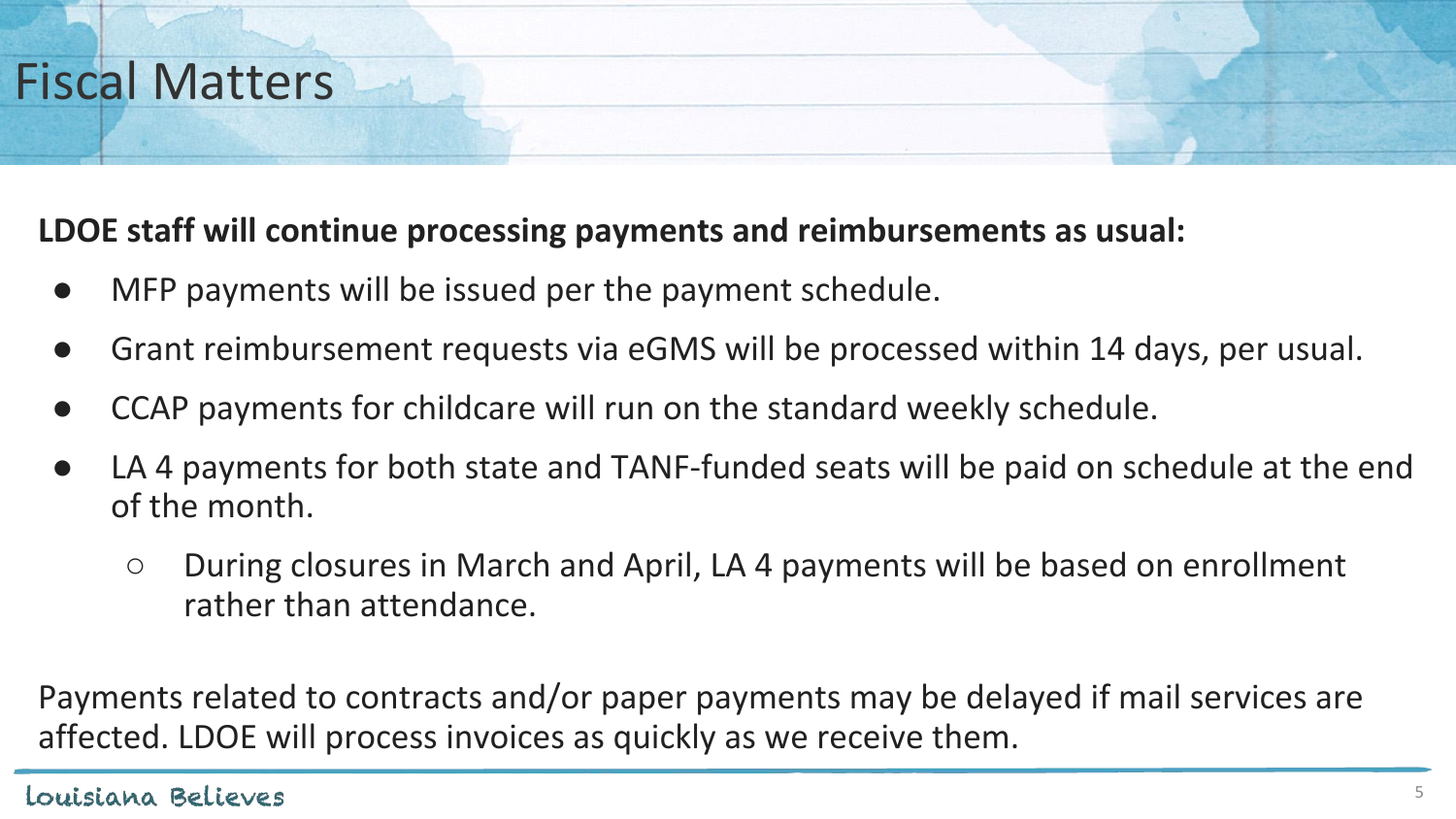## Special Education - School Closure

#### **School closure**

When the school closure causes educational services for all students to pause within a school or school system, then the school/school system is not required to provide services to students with disabilities during the closure.

After an extended closure, school systems are responsible for reviewing how the closure impacted the delivery of special education and related services on each student. If the student lost progress, teams will need to reassess services and determine whether the student requires compensatory education.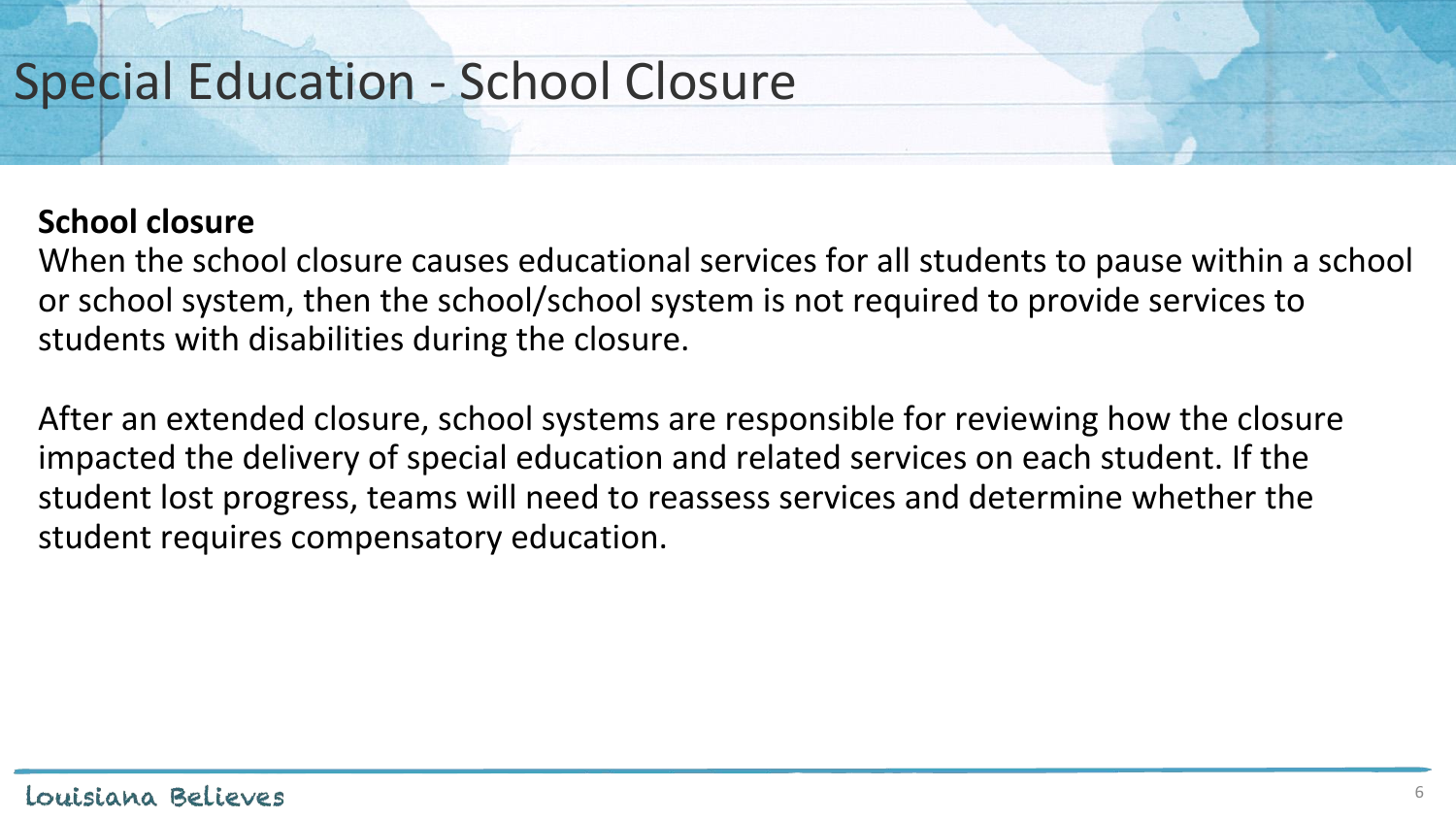#### Special Ed and 504 Accommodations - Distance Education

#### **School Closure with Distance Education**

If a school system makes distance education available for all students during a closure, it must ensure equal access, to the greatest extent possible, for students with disabilities and/or students in need of accommodations pursuant to a 504 plan (e.g. closed captioning for deaf/hard of hearing students).

- **UPDATED (3/16/ 2020 at 2 p.m.)** OSEP has clarified that if a school system makes distance education/online learning available for all students during a closure, it is considered an alternate mode of instructional delivery. It **does not** constitute a change of placement. In other words, a school system does not need to follow the prior notice rules or have an IEP team meeting to make a formal placement determination.
- School systems are responsible for reviewing how this period of distance learning impacted the delivery of services for each student. If the student lost progress, teams will need to reassess services and determine whether the student requires compensatory education.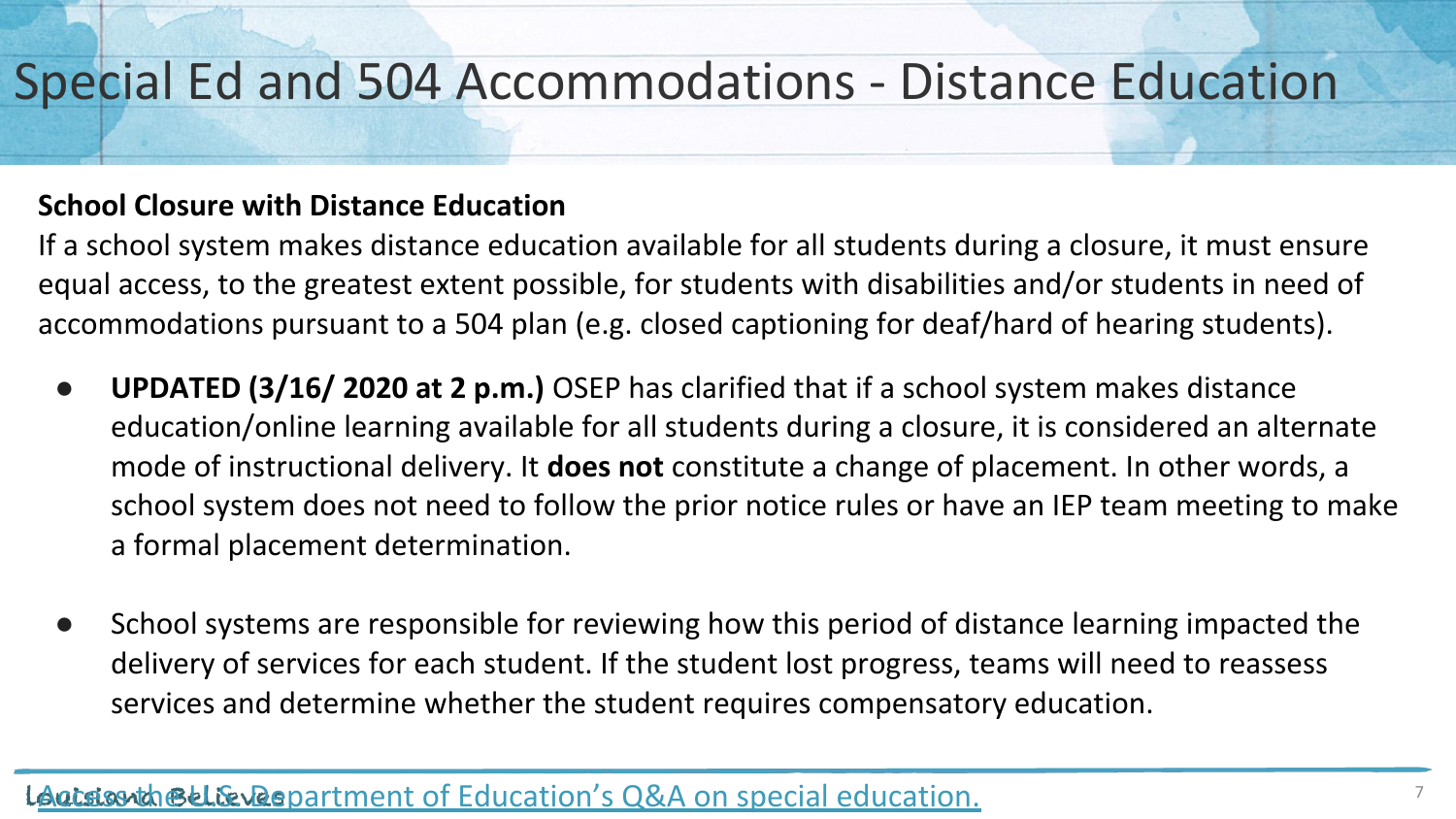Distance Education

Academic Resources

Ken Bradford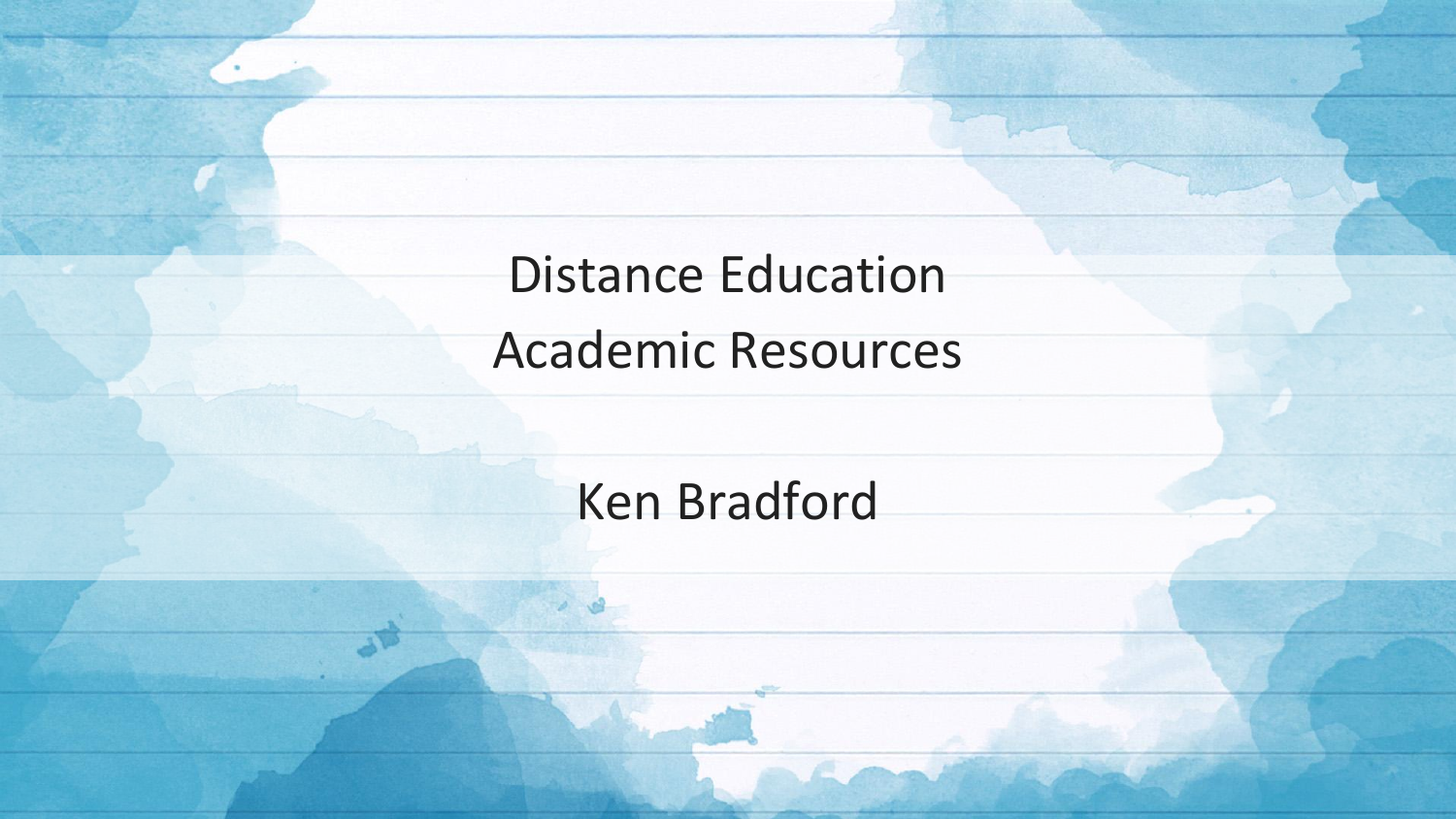## Distance Education Requirements

#### **Proclamation Flexibility**

- Instructional minute requirements have been suspended for distance education courses and curriculum delivery
- The minimum 63,270 annual instructional time requirement has been suspended

Distance education is allowed under current BESE policy.

If school systems offer distance education, **the school system must take student attendance** every school day, and the teacher of record for each class must take attendance at the beginning of each class period.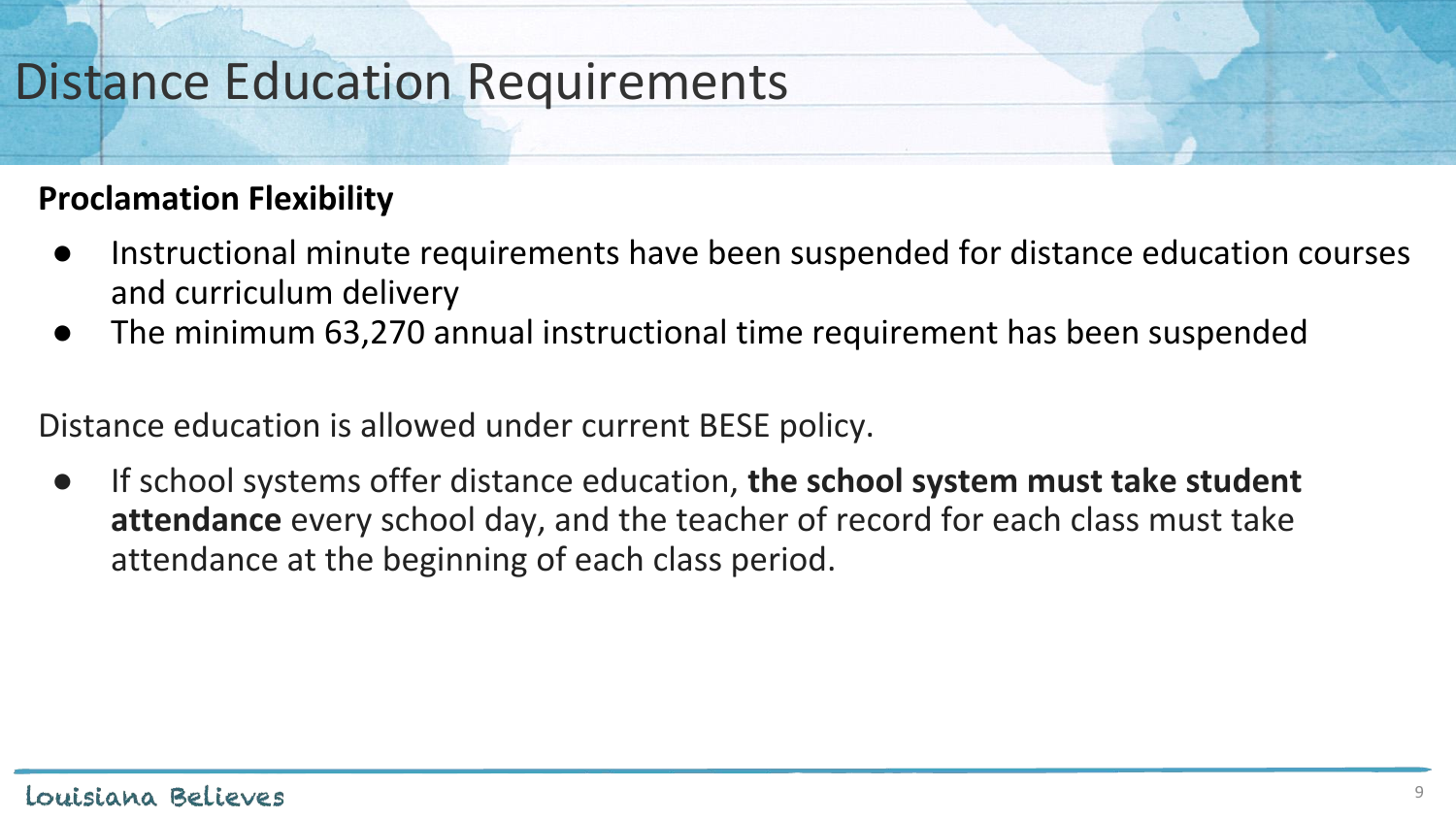## Distance Education Providers

#### **Utilization of Distance Education Online Providers**

- There is not a state approval process for general online education providers. School systems have the choice and autonomy to approve and use any online provider that delivers instruction within the provisions of [Bulletin 741 Section 2326.](http://www.doa.la.gov/osr/lac/28v115/28v115.doc)
- School systems also have an option to utilize online providers that have been vetted and approved as [Course Choice providers](https://www.louisianabelieves.com/courses/supplemental-course-academy) by BESE. Supplemental Course Allocation (SCA) funds can continue to be used to pay associated course costs with these providers through June 30, 2020.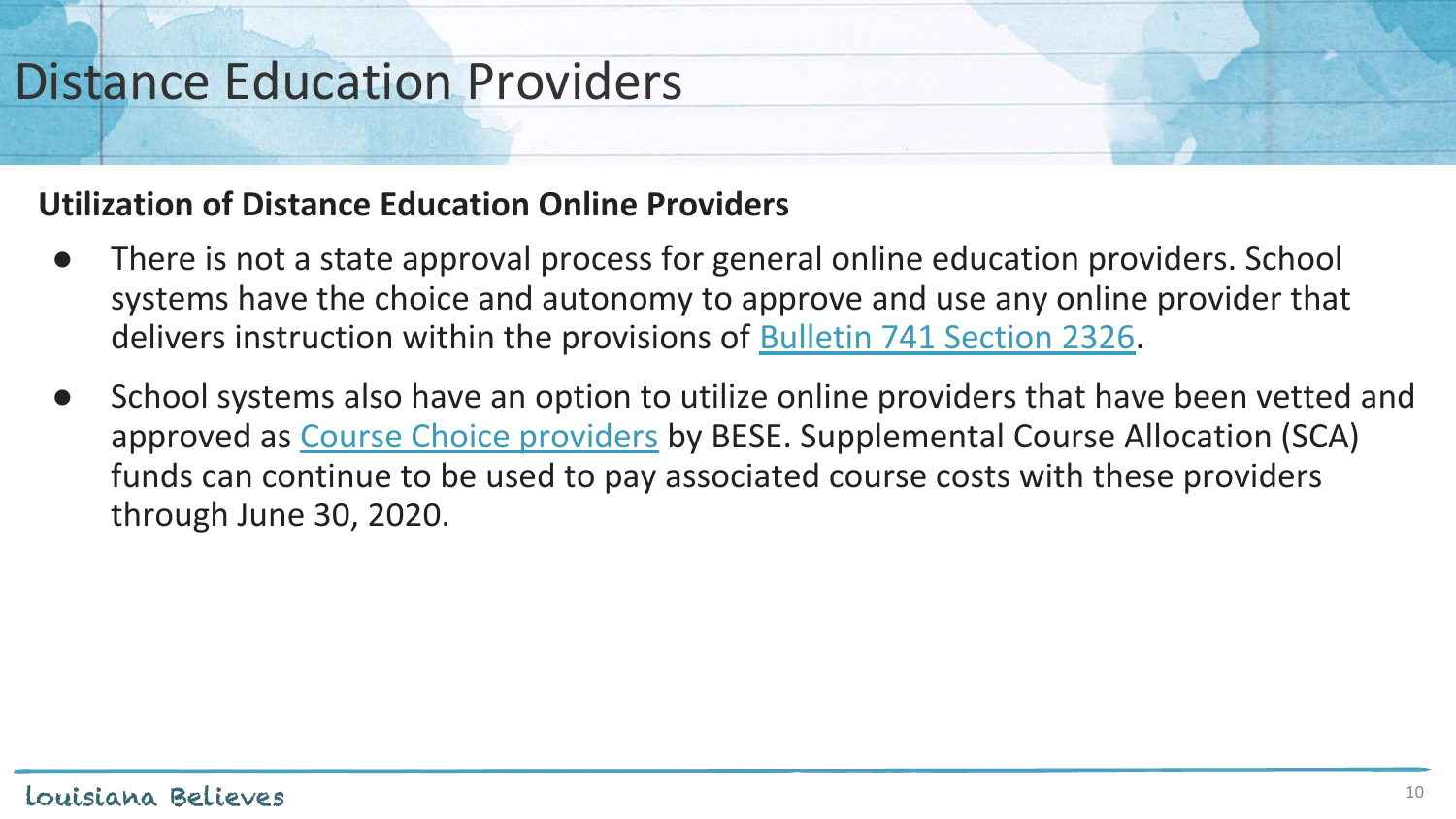#### Academic Resources

In partnership with **Louisiana Public Broadcasting (LPB)**, the Department will provide distance and home learning tools for educators, students, and caregivers. This will include:

- **An online hub for distance learning supports** set to launch by March 18. It will include:
	- Lessons and resources for math, ELA, social studies, science and early childhood, including links to Tier 1 [curriculum resources](https://docs.google.com/document/d/1gArQhJPfeh2eZ0PMscO7KQvvc3l3FqTwNtLk8P63cNw/edit).
	- Increased access to Tier 1 curriculum digital content, including virtual lessons.
	- Resources to teach young children about COVID-19.
- **Broadcasted educational programming** through LPB and YouTube Channels, which will launch within the next two weeks.

The Department will announce the availability of these resources through all upcoming school system planning calls and newsletters.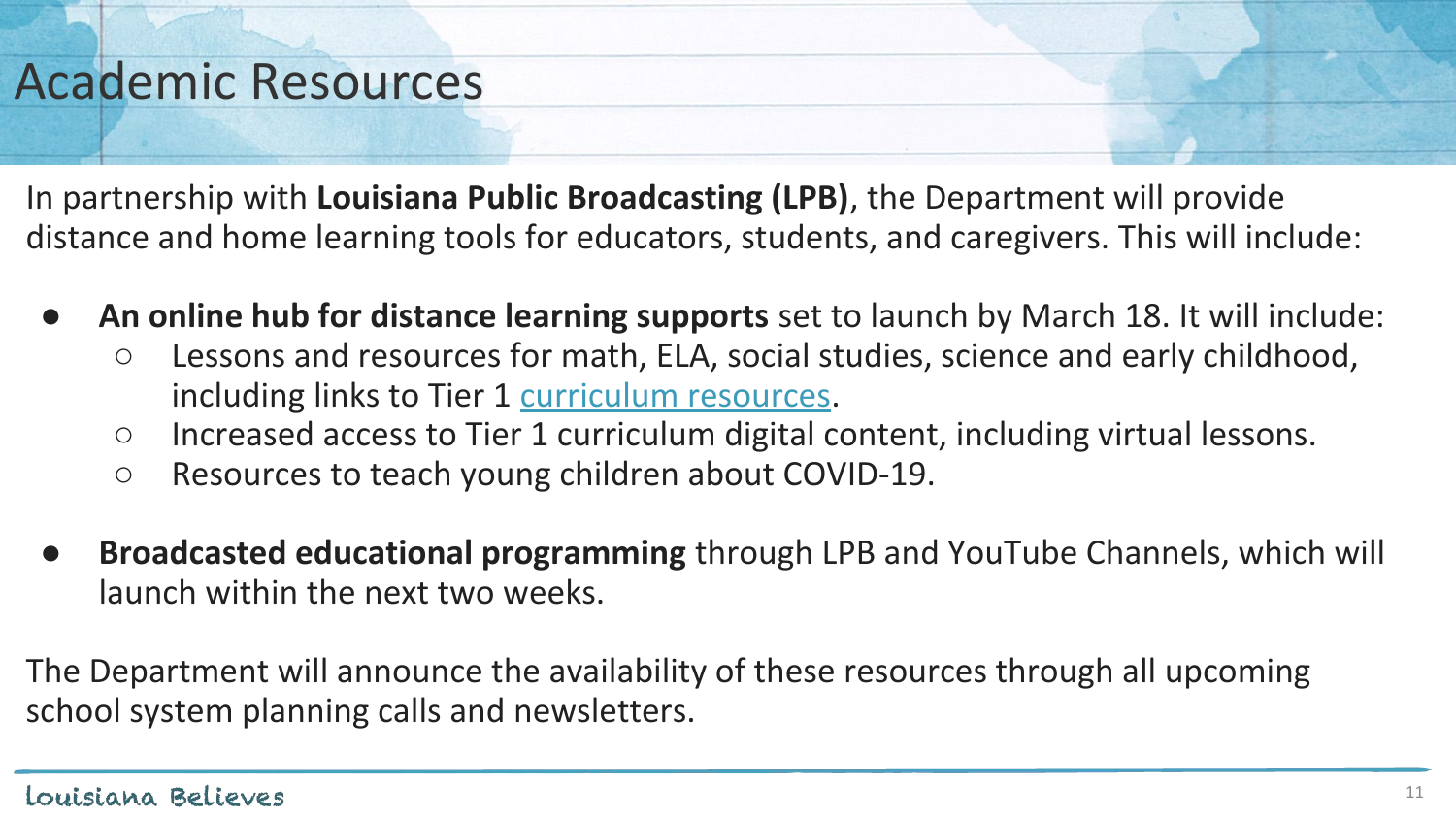## Technology and E-Rate Internet Access for Families and Students

#### Beth Scioneaux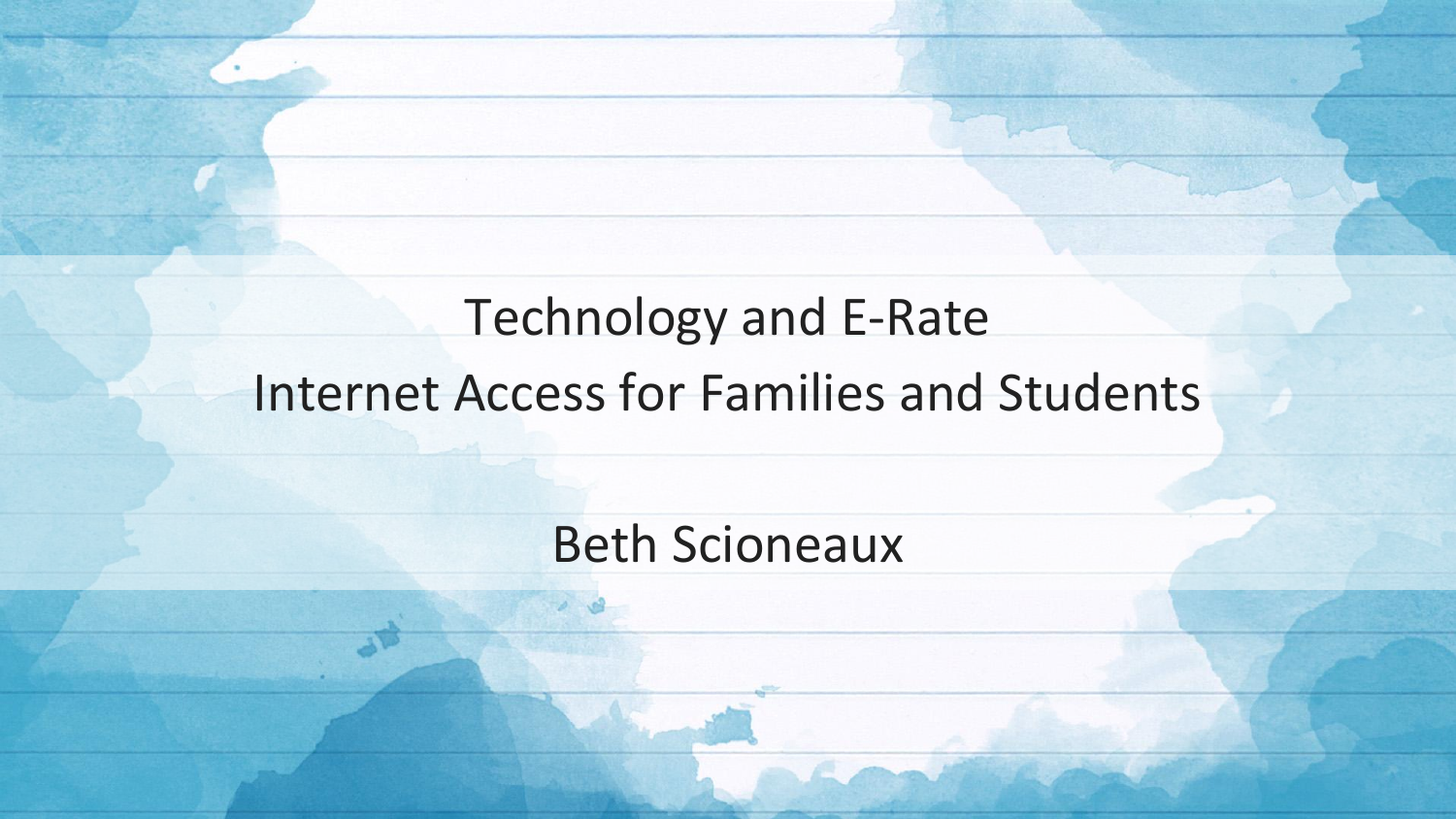## Technology and E-Rate

- The FCC has extended the deadline for schools to submit FY2020 Form 471 applications by 35 days:
	- **E-Rate applicants will now have until April 29 at 11:59 p.m. EDT to submit.**
	- Any school system that may need to post a new Form 470 for additional service(s) can file a Form 470, post an RFP for 28 days and file a Form 471 for FY2020 E-Rate funding.
- The FCC has also directed USAC to provide all applicants undergoing Program Integrity Assurance (PIA) reviews with an automatic, 14-day extension for all PIA requests.
- Waivers for additional deadlines and requests (Form 486, Form 472, COMAD, invoicing, etc.) have been requested and are under review.
- Applicants should monitor [USAC's website](https://www.usac.org/).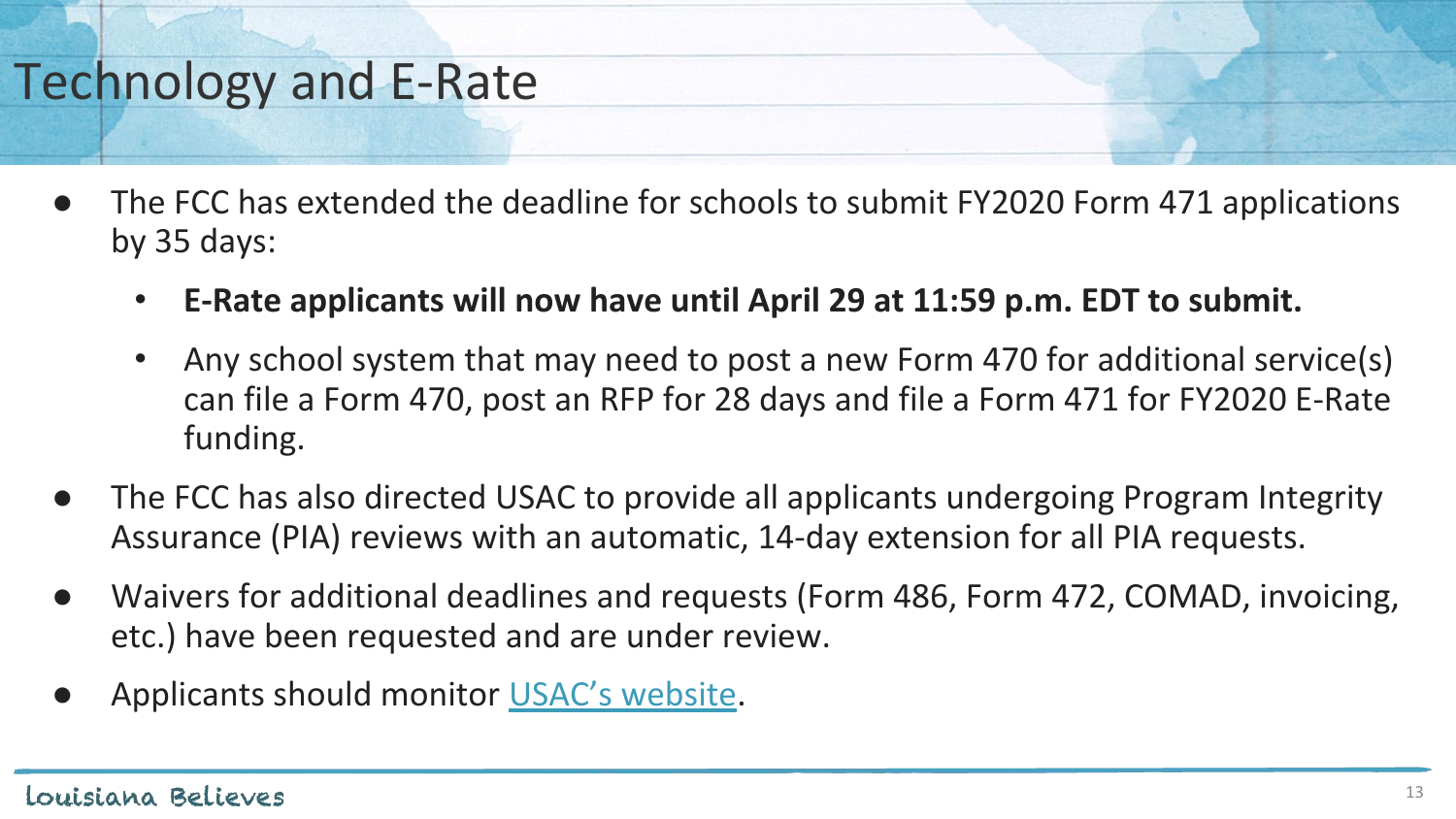#### Internet Access for Families and Students

**Internet Access for Students:** FCC Chairman Ajit Pai has launched the Keep Americans Connected Pledge, which many [broadband carriers](https://urldefense.proofpoint.com/v2/url?u=https-3A__twitter.com_AjitPaiFCC_status_1238492469957976064_photo_1&d=DwMGaQ&c=xlPCXuHzMdaH2Flc1sgyicYpGQbQbU9KDEmgNF3_wI0&r=HyWvuevoEcqC9JPN9UeW65GbgCo5wzVwNkfOtUxXCKc&m=yiniDRi2iUnZlE3nXwRX-ug-eH32g2k-qj5XH3gF6Jo&s=J5ep6pur7qQhgy5bPxK9THojKZB2gpQlsNFRKXkn6Lc&e=) have signed. For the next 60 days, its core provisions will:

- not terminate service to any residential or small business customers because of their inability to pay their bills due to the disruptions caused by the coronavirus pandemic;
- waive any late fees that any residential or small business customers incur because of their economic circumstances related to the coronavirus pandemic; and
- open its Wi-Fi hotspots to any American who needs them

Additionally limited income households can apply for \$5 to \$10 per month internet access [\(AT&T Access](https://m.att.com/shopmobile/internet/access/), [Cox Connect2Compete](https://www.cox.com/residential/internet/connect2compete.html), [CenturyLink Lifeline](https://www.centurylink.com/aboutus/community/community-development/lifeline.html)). [Charter Communication](https://broadbandnow.com/Charter-Communications) will offer free Spectrum broadband and Wi-Fi access for 60 days to households with K-12 and/or college students who do not already have a subscription.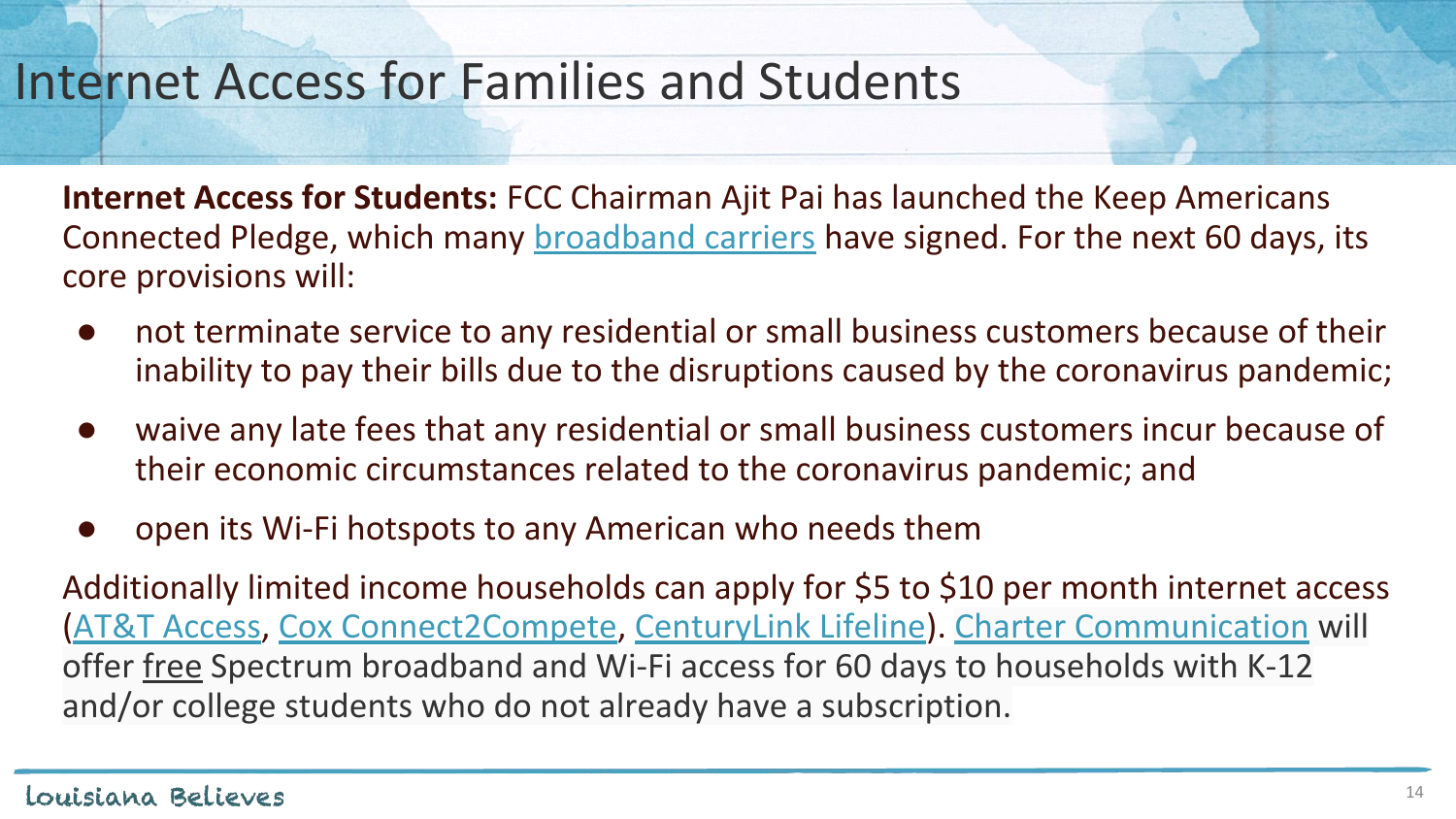#### Assessment and Accountability Guidance

#### Jan Sibley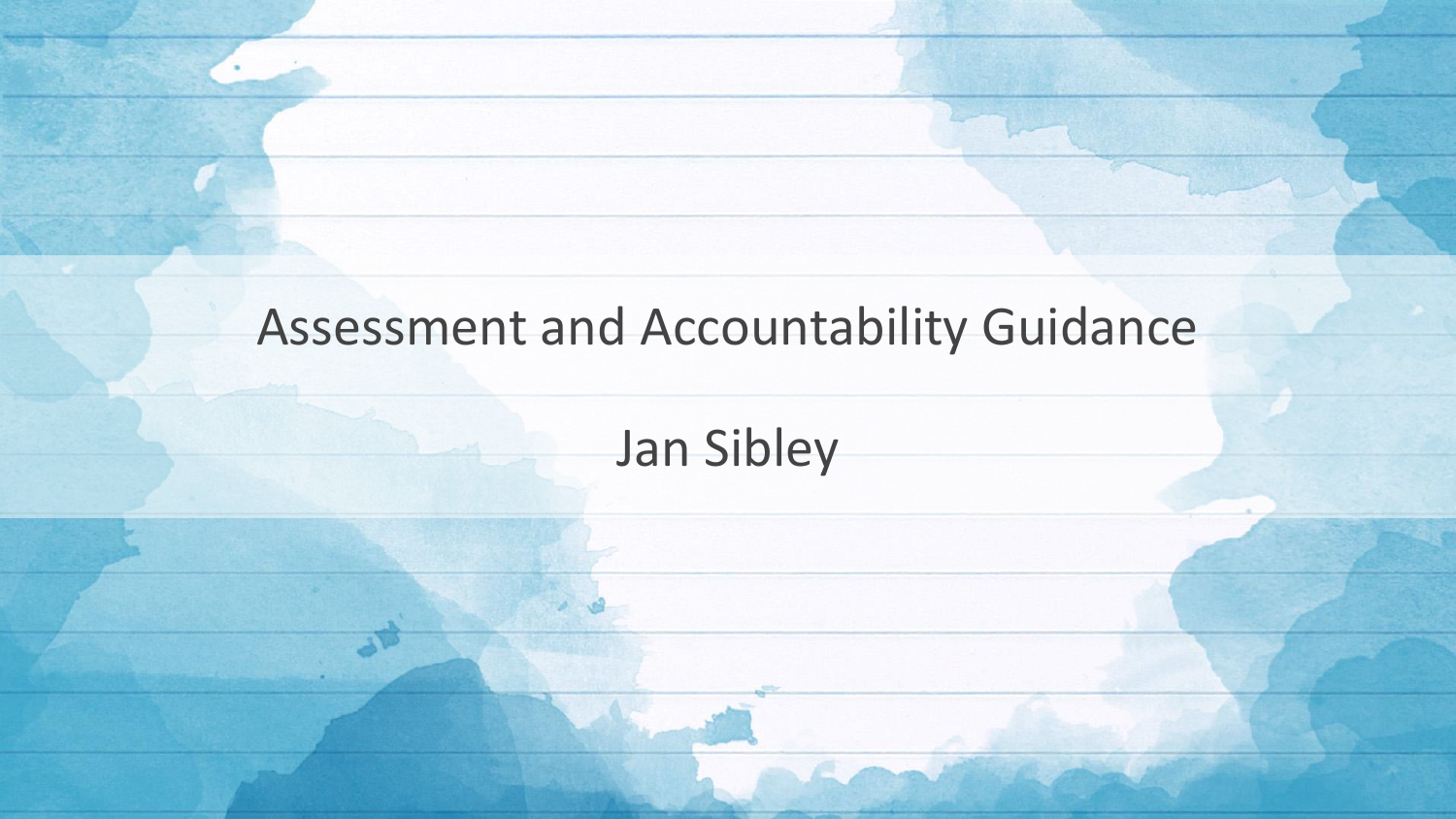## Spring 2020 Assessment and Accountability Guidance

**USED has not announced any statewide waivers of assessment requirements**. LDOE is closely monitoring school systems who have closed and those employing distance learning to inform decisions around statewide assessments.

- Spring 2020 assessment windows for grades 3-8 LEAP 2025 will begin no earlier than April 27.
- LEAP 2025 Humanities will begin no earlier than May 4.
- The high school assessment window currently remains unchanged.

Additional information will be shared as we learn more about when school systems will reopen.

The LDOE is currently working with all assessment vendors to monitor and adjust the shipments of secure testing materials.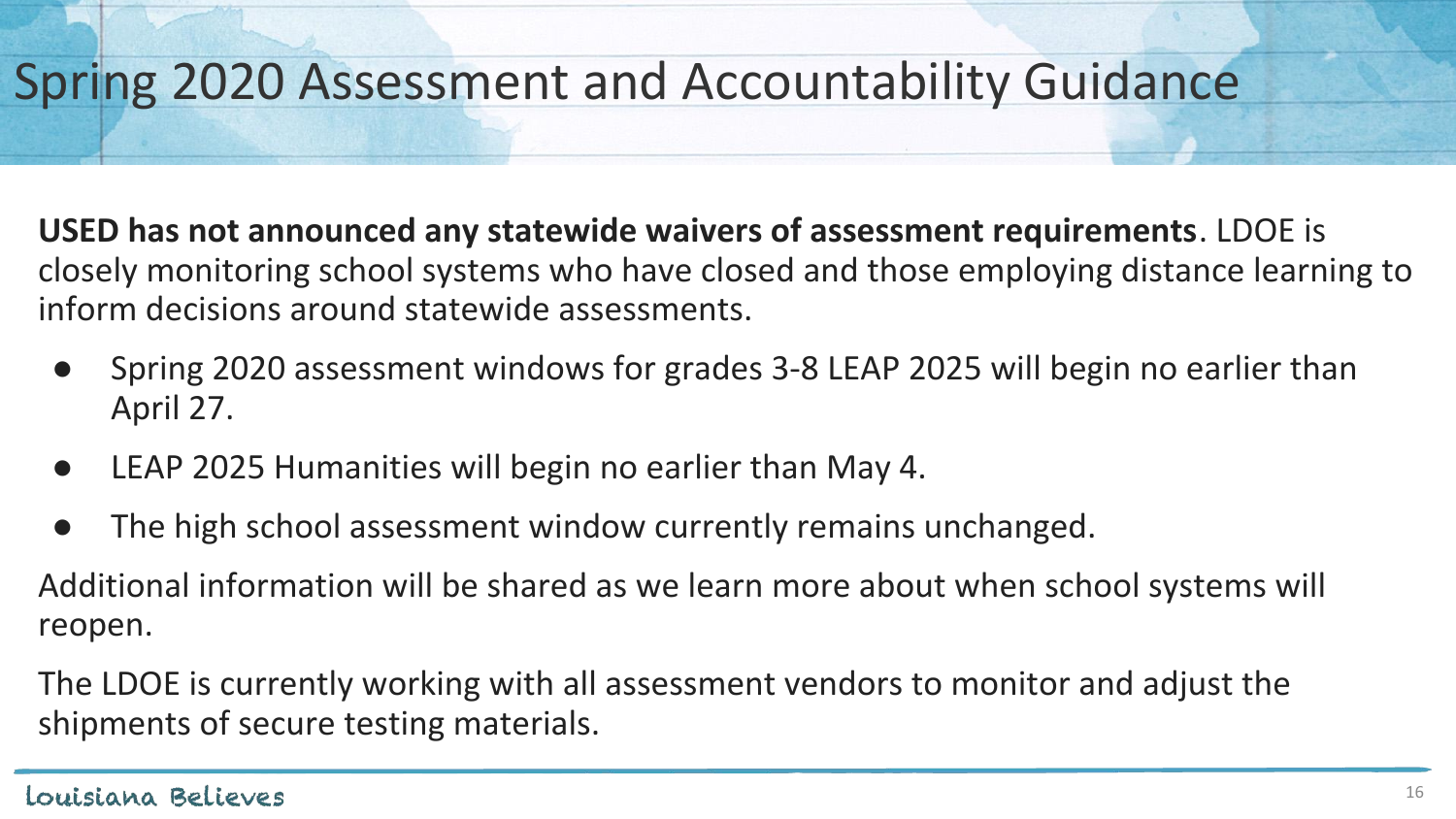## Spring 2020 Assessment and Accountability Guidance

#### **Accountability Results**

The LDOE will work closely with school system leadership, BESE, and the U.S. Department of Education to consider potential policy adjustments.

#### **Cohort Graduation Data Certification**

Cohort graduation data certification has been postponed and will not open during the week of March 16. Accountability contacts will receive information as soon as rescheduling is finalized.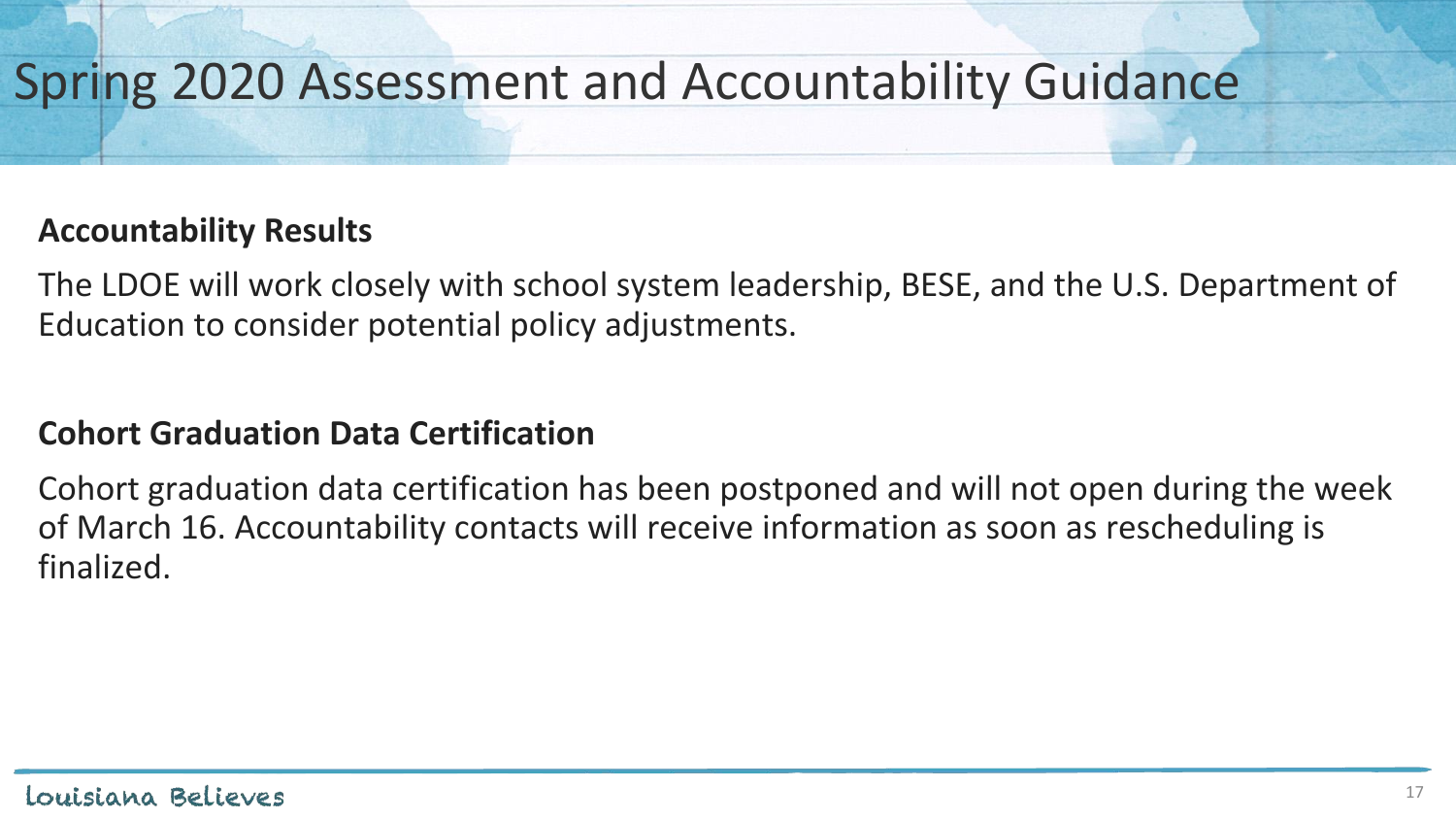## ACT Rescheduling and Return of Secure Materials

#### **The LDOE is working with ACT to identify new dates for testing windows.**

Schools that selected March 17 standard time paper-based testing currently have secure materials stored in a secure location. To the extent possible, ACT is asking school staff to meet Fed Ex on Thursday, March 19th for the regularly scheduled pickup.

If this is not possible, schools can opt to do one of the following:

- Contact ACT directly to arrange an alternative pickup date at 1.800.553.6244, ext. 2800
- Bring secure materials to a FedEx location for return to ACT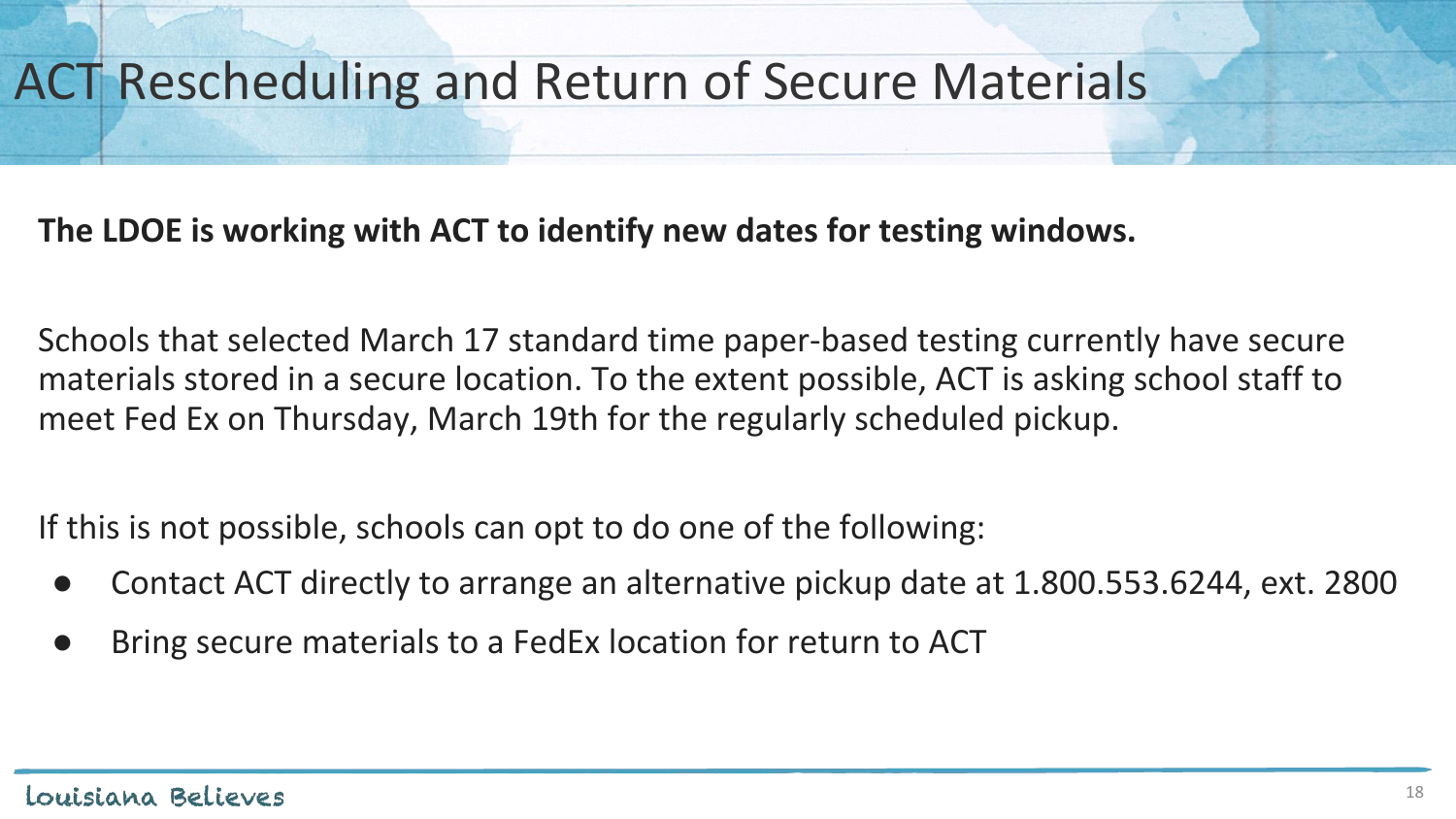#### Legal and Regulatory Flexibilities

Beth Scioneaux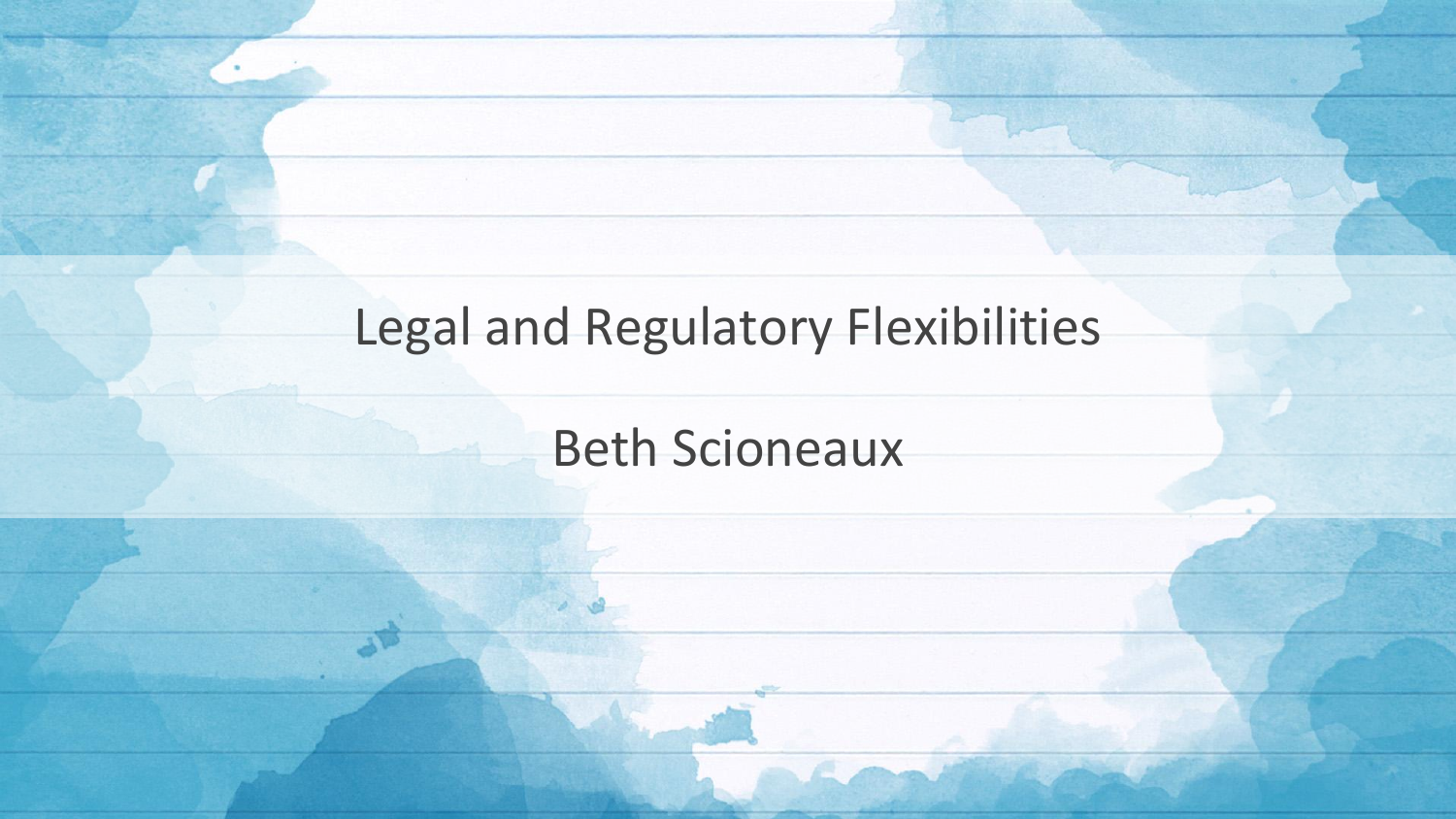#### Legal and Regulatory Flexibilities

- BESE has approved an initial round of waivers: **[BESE Emergency Waiver Memo](https://www.louisianabelieves.com/docs/default-source/louisiana-believes/regulatory-flexibility-state-3-14-20-with-signatures-final6c67fd5b8c9b66d6b292ff0000215f92.pdf?sfvrsn=15fc9b1f_2)**
- Additional regulation may be requested as necessary.